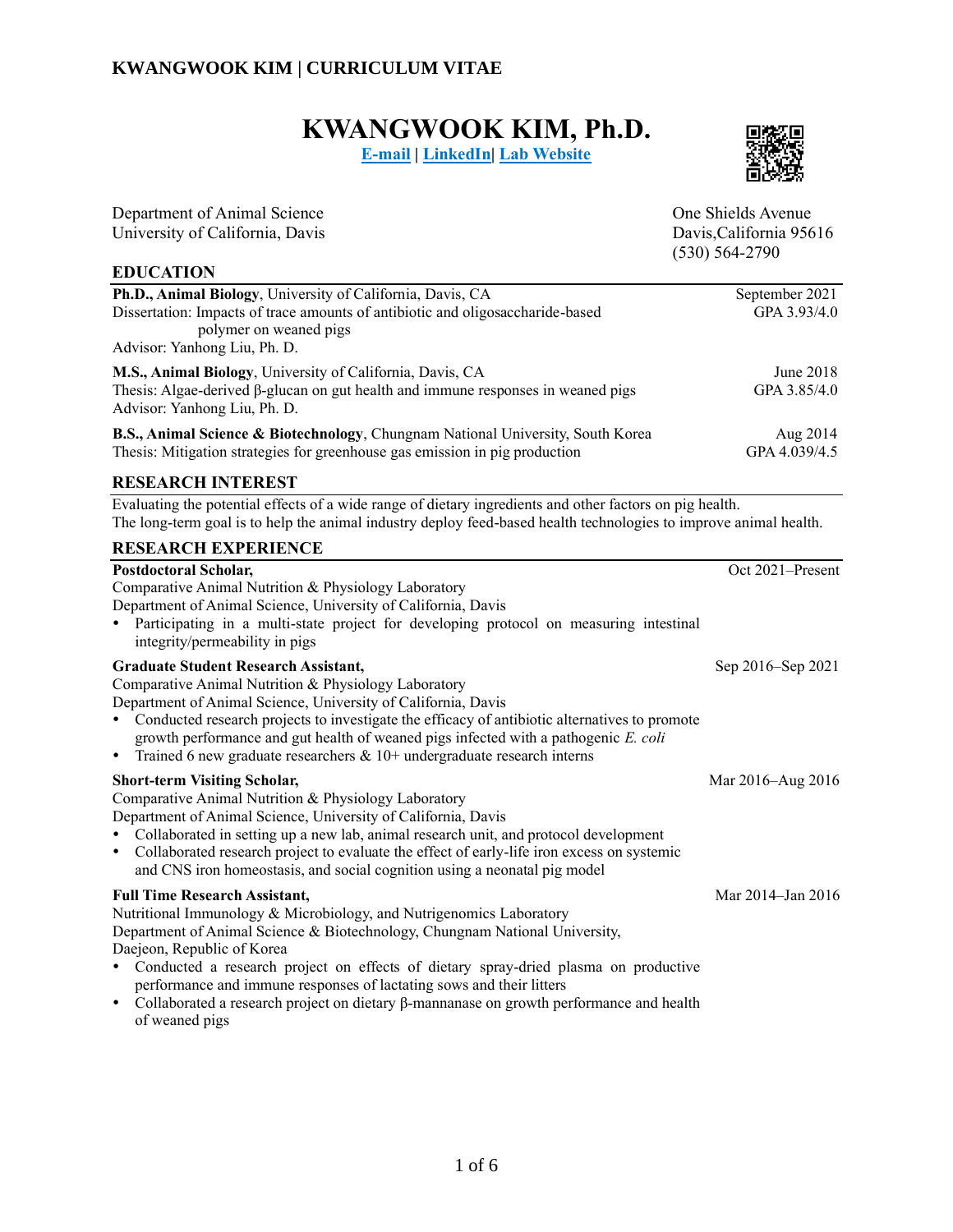#### **PUBLICATIONS**

- 1. **Kim, K.,** C. Jinno, P. Ji, and Y. Liu. 2022. Trace amounts of antibiotic altered metabolomic and microbial profiles of weaned pigs infected with a pathogenic *E. coli*. J. Anim. Sci. Biotechnol. *Submitted*.
- 2. **Kim, K.,** Y, He, C. Jinno, L. Kovanda, X. Li, D. Bravo, E. Cox, and Y. Liu. 2022. Supplementation of oligosaccharide-based polymer enhanced growth and disease resistance of weaned pigs by modulating intestinal integrity and systemic immunity. J. Anim. Sci. Biotechnol.13:10.
- 3. **Kim, K.,** B. Kim, H. Kyoung, Y. Liu, J. M. Campbell, M. Song, and P. Ji. 2021. Dietary spray-dried plasma supplementation in late-gestation and lactation enhanced productive performance and immune responses of lactating sows and their litters. J. Anim. Sci. Technol. 63:1076-1085.
- 4. **Kim, K.**, Y. He, C. Jinno, L. Kovanda, X. Li, M. Song, and Y. Liu. 2021. Trace amounts of antibiotic exacerbated diarrhea and systemic inflammation of weaned pigs infected with a pathogenic *E. coli.* J. Anim. Sci. 99:skab073.
- 5. **Kim, K.**, P. Ji, M. Song, T. M. Che, D. Bravo, J. E. Pettigrew, and Y. Liu. 2020. Dietary plant extracts modulate gene expression profiles in alveolar macrophages of pigs experimentally infected with porcine reproductive and respiratory syndrome virus. J. Anim. Sci. Biotechnol. 11:74.
- 6. He, Y., **K. Kim**, L. Kovanda, M. Song, J. Chase, X. Li, B. Tan, and Y. Liu. 2020. *Bacillus subtilis*: a potential growth promoter in weaned pigs in comparison to carbadox. J. Anim. Sci. 98:skaa290..
- 7. He, Y., C. Jinno, **K. Kim**, Z. Wu, B. Tan, X. Li, R. Whelan, and Y. Liu. 2020. Dietary *Bacillus spp.* enhanced growth and disease resistance of weaned pigs by modulating intestinal microbiota and systemic immunity. J. Anim. Sci. Biotech. 11:101.
- 8. Doan, N., Y, Liu, X, Xiong, **K. Kim**, Z, Wu, D. M. Bravo, A, Blanchard, and P. Ji. 2020. Organic selenium supplement partially alleviated diquat-induced oxidative insults 3 and hepatic metabolic stress in nursery pigs. Br. J. Nutr. 124:23-33.
- 9. **Kim, K.**, Y. He, X. Xiong, A. Ehrlich, X. Li, H. Raybould, E. R. Atwill, E. A. Maga, J. Jørgensen, and Y. Liu. 2019. Dietary supplementation of *Bacillus subtilis* influenced intestinal health of weaned pigs experimentally infected a pathogenic *E. coli.* J. Anim. Sci. Biotechnol. 10:52.
- 10. Xiong, X., B. Tan, M. Song, P. Ji, **K. Kim**, and Y. Liu. 2019. Nutritional intervention for the intestinal development and health of weaned pigs. Front. Vet. Sci. 6:46.
- 11. **Kim, K.**, A. Ehrlich, V. Perng, J. A. Chase, H. Raybould, X. Li, E. R. Atwill, R. Whelan, A. Sokale, and Y. Liu. 2019. Algae-derived β-glucan enhanced gut health and immune responses of weaned pigs experimentally infected with a pathogenic *E. coli*. Anim. Feed Sci. Technol. 248:114-125.
- 12. Ji, P., B. Lönnerdal, **K. Kim**, and C. N. Jinno. 2019. Iron oversupplementation causes hippocampal iron overloading and impairs social novelty recognition in nursing piglets. J. Nutr. nxy227.
- 13. Seo J., W. Kim, J. Kim, J. K. Kim, S. C. Kim, Y. Jang, K. Jang, **K. Kim**, B. Kim, S. Park, I. Park, M. K. Kim, K. S. Seo, H. B Kim, I. H. Kim, S. Seo, and M. Song. 2014. Effects of palm kernel expellers on growth performance, nutrient digestibility, and blood profiles of weaned pigs. Asian- Australas. J. Anim. Sci. 28(7):987-92.
- 14. Kim J., J. Seo W. Kim, H. M. Yun, S. C. Kim, Y. Jang, K. Jang, **K. Kim**, B. Kim, S. Park, I. Park, M. K. Kim, K. S. Seo, H. B Kim, I. H. Kim, S. Seo, and M. Song. 2014. Effects of palm kernel expellers on productive performance, nutrient digestibility, and white blood cells of lactating sows. Asian-Australas. J. Anim. Sci. 28(8): 1150-4.
- 15. Baidoo S. K., D. Y. Kil, J. N. Kim, Y. Liu, J. Kim, **K. Kim**, Y. Kim, M. Song. 2014. Productive performance of sows fed increasing levels of distillers dried grains with soluble (DDGS) across parities. Rev. Colomb. Cienc. Pecu. 27:171-177*.*

## **PUBLICATIONS (IN PREPARATION)**

- 1. Effects of trace amounts of antibiotic on gene expression profiles in ileal mucosa of weaned pigs infected with a pathogenic *E. coli*.
- 2. Effects of *Bacillus subtilis* on colon digesta metabolomic and fecal microbiota profiles of weanling pigs experimentally infected with a pathogenic *E. coli*.

#### **ABSTRACTS**

- 1. **Kim. K.,** C. Jinno, and Y. Liu. 2021. Trace amounts of antibiotic in feed modified fecal microbiota of weaned pigs experimentally infected with a pathogenic *Escherichia coli*. International Association for Food Protection 2021 Annual Meeting.
- 2. **Kim, K.**, Y. He, C. Jinno, S. Yang, X. Li, D. Bravo, E. Cox, and Y. Liu. 2021. Effects of Oligosaccharide-based polymer on blood profiles in weanling pigs experimentally infected with a pathogenic *E. coli*. J. Anim. Sci. 99(Suppl\_1):167-168.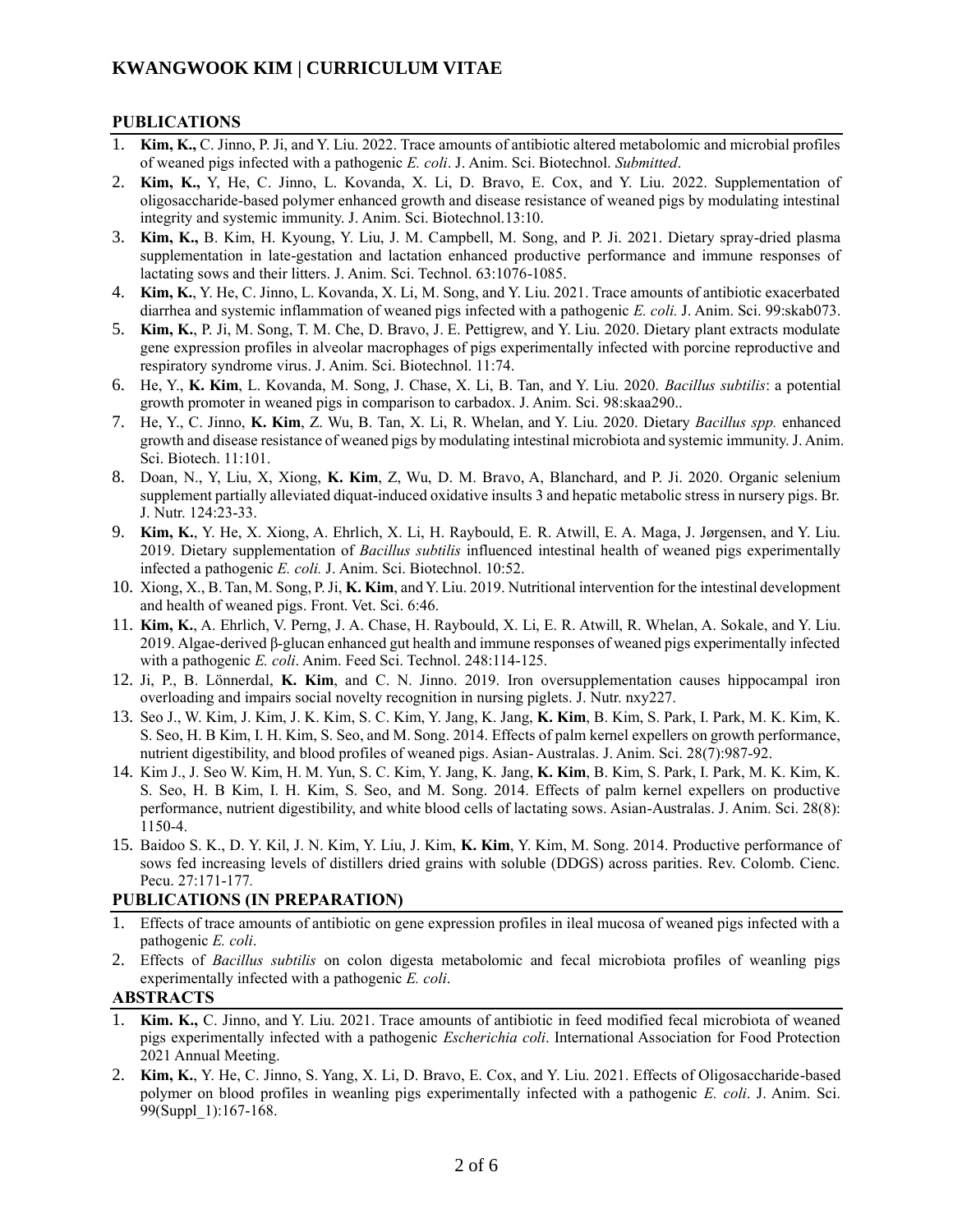- 3. **Kim, K.**, Y. He, C. Jinno, S. Yang, X. Li, D. Bravo, E. Cox, and Y. Liu. 2021.Effects of oligosaccharide-based polymer on growth performance, diarrhea, and fecal β-hemolytic coliforms in weanling pigs experimentally infected with a pathogenic *E. coli*. J. Anim. Sci. 99(Suppl\_1):90.
- 4. Wong, B., Y. He, **K. Kim**, S. Xu, C. Lingga, X. Li, E. Wall, and Y. Liu. 2021. Dietary supplementation of botanicals enhanced growth performance and disease resistance of weaned pigs experimentally infected with a pathogenic *E. coli*. J. Anim. Sci. 99(Suppl\_1):29.
- 5. **Kim, K.,** S. Jang, and Y. Liu. 2020. Effects of very low-dose antibiotics on gene expression profiles in ileal mucosa of weaned pigs infected with a pathogenic *E. coli*. J. Anim. Sci. 98(Suppl\_4):286.
- 6. **Kim, K.**, Y. He, X. Xiong, A. Ehrlich, X. Li, H. Raybould, E. R. Atwill, E. A. Maga, J. Jørgensen, and Y. Liu. 2020. *Young Scholar Presentation*: Dietary supplementation of *Bacillus subtilis* influenced intestinal health and metabolomic profiles of weaned pigs experimentally infected a pathogenic *E. coli.* J. Anim. Sci. 98(Suppl\_3):76- 77.
- 7. **Kim, K.,** and Y. Liu. 2020. Effects of *Bacillus subtilis* on colon digesta metabolomic profiles in weanling pigs experimentally infected with a pathogenic *E. coli*. J. Anim. Sci. 98(Suppl\_3):203
- 8. **Kim, K.**, Y. He, C. Jinno, S. Yang, M. Song, P. Ji, and Y. Liu. 2019. Effects of antibiotics on serum metabolomic profiles in weanling pigs experimentally infected with a pathogenic *E. coli*. J. Anim. Sci. 97(Suppl\_3):232.
- 9. **Kim, K.**, Y. He, C. Jinno, S. Yang, M. Song, P. Ji, and Y. Liu. 2019. Effects of antibiotics on growth performance, diarrhea, bacterial translocation, and blood profiles in weanling pigs experimentally infected a pathogenic *E. coli.* California Animal Nutrition Conference Proceedings. p.102.
- 10. Kim, S., B. Kim, J. Kim, **K. Kim**, J. J. Lee, J. Kang, D. Mun, J. Baek, S. Kim, Y. Liu, J. Choe, and M. Song. 2019. Dietary spray dried plasma on systemic immune responses of lactating sows and their litters. California Animal Nutrition Conference Proceedings. p.104.
- 11. He, Y., **K. Kim**, L. Kovanda, C. Jinno, M. Song, X. Li, and Y. Liu. 2019. Effects of *Bacillus subtilis.* probiotics on growth performance, diarrhea, and intestinal health of weaned pigs experimentally infected with an enterotoxigenic *Escherichia coli*. California Animal Nutrition Conference Proceedings. p.98.
- 12. **Kim, K.**, Y. He, C. Jinno, S. Yang, M. Song, P. Ji, and Y. Liu. 2019. Effects of antibiotics on growth performance, diarrhea, and bacterial translocation in weanling pigs experimentally infected a pathogenic *E. coli.* J. Anim. Sci. 97(Supp\_2):53.
- 13. **Kim, K.**, Y. He, C. Jinno, S. Yang, M. Song, P. Ji, and Y. Liu. 2019. Effects of antibiotics on blood profiles in weanling pigs experimentally infected a pathogenic *E. coli*. J. Anim. Sci. 97(Suppl\_2):78.
- 14. Jinno, C., **K. Kim**, M. Song, P. Ji, E. Maga, and Y. Liu. 2019. Supplementation of *Bacillus subtilis* modified fecal microbiota of weaning pigs experimentally infected with a pathogenic *E. coli*. J. Anim. Sci. 97(Suppl\_2):81.
- 15. He, Y., **K. Kim**, C. Jinno, Z. Wu, R. Whelan, K. Doranalli, and Y. Liu. 2019. Effects of *Bacillus spp.* probiotics on systemic immunity and intestinal health of weaned pigs experimentally infected with an enterotoxigenic *Escherichia coli*. J. Anim. Sci. 97(Suppl\_2):74-75.
- 16. He, Y., **K. Kim**, C. Jinno, L. Kovanda, S. Yang, M. Song, X. Li, and Y. Liu. 2019. Effects of *Bacillus subtilis* on growth performance, diarrhea, and fecal β-hemolytic coliforms of weaned pigs experimentally infected with an enterotoxigenic *Escherichia coli*. J. Anim. Sci. 97(Suppl\_2):79-80.
- 17. Kim, S., B. Kim, J. Kim, **K. Kim**, J. J. Lee, J. Kang, D. Mun, J. Baek, S. Kim, Y. Liu, J. Choe, and M. Song. 2019. Growth performance and immune responses of weaned pigs from lactating sows fed dietary spray dried plasma. J. Anim. Sci. 97(Suppl\_2):213-214.
- 18. Kim, B., J. Kim, **K. Kim**, S. Kim, J. J. Lee, J. Kang, D. Mun, J. Baek, S. Kim, P. Ji, J. Choe, and M. Song. 2019. Dietary spray dried plasma on immune responses of lactating sows and their litters. J. Anim. Sci. 97(Suppl\_2):187.
- 19. **Kim, K**., R. Whelan, A. Sokale, and Y. Liu. 2018. Effects of dietary β-glucan on intestinal gene expression of weanling pigs experimentally infected with a pathogenic *E. coli*. J. Anim. Sci. 96(Suppl\_3):321-322.
- 20. He, Y., **K. Kim**, C. Jinno, Z. Wu, R. Whelan, K. Doranalli, and Y. Liu. 2018. Effects of *Bacillus* spp. probiotics on growth performance, diarrhea, and systemic immunity of weaned pigs experimentally infected with an enterotoxigenic *Escherichia coli*. J. Anim. Sci. 96(Suppl\_3):297.
- 21. **Kim, K.**, Y. He, X. Xiong, C. Jinno, A. Ehrlich, X. Li, J. Jørgensen, L. Raff, and Y. Liu. 2018. Supplementation of *Bacillus subtilis* enhanced growth rate and gut barrier function of weanling pigs experimentally infected with F18 *Escherichia coli*. California Animal Nutrition Conference Proceedings. p.144.
- 22. He, Y., **K. Kim**, C. Jinno, Z. Wu, R. Whelan, K. Doranalli, and Y. Liu. 2018. Effects of *Bacillus spp*. probiotics on growth performance, diarrhea, and systemic immunity of weaned pigs experimentally infected with an enterotoxigenic *Escherichia coli*. California Animal Nutrition Conference Proceedings. p.158.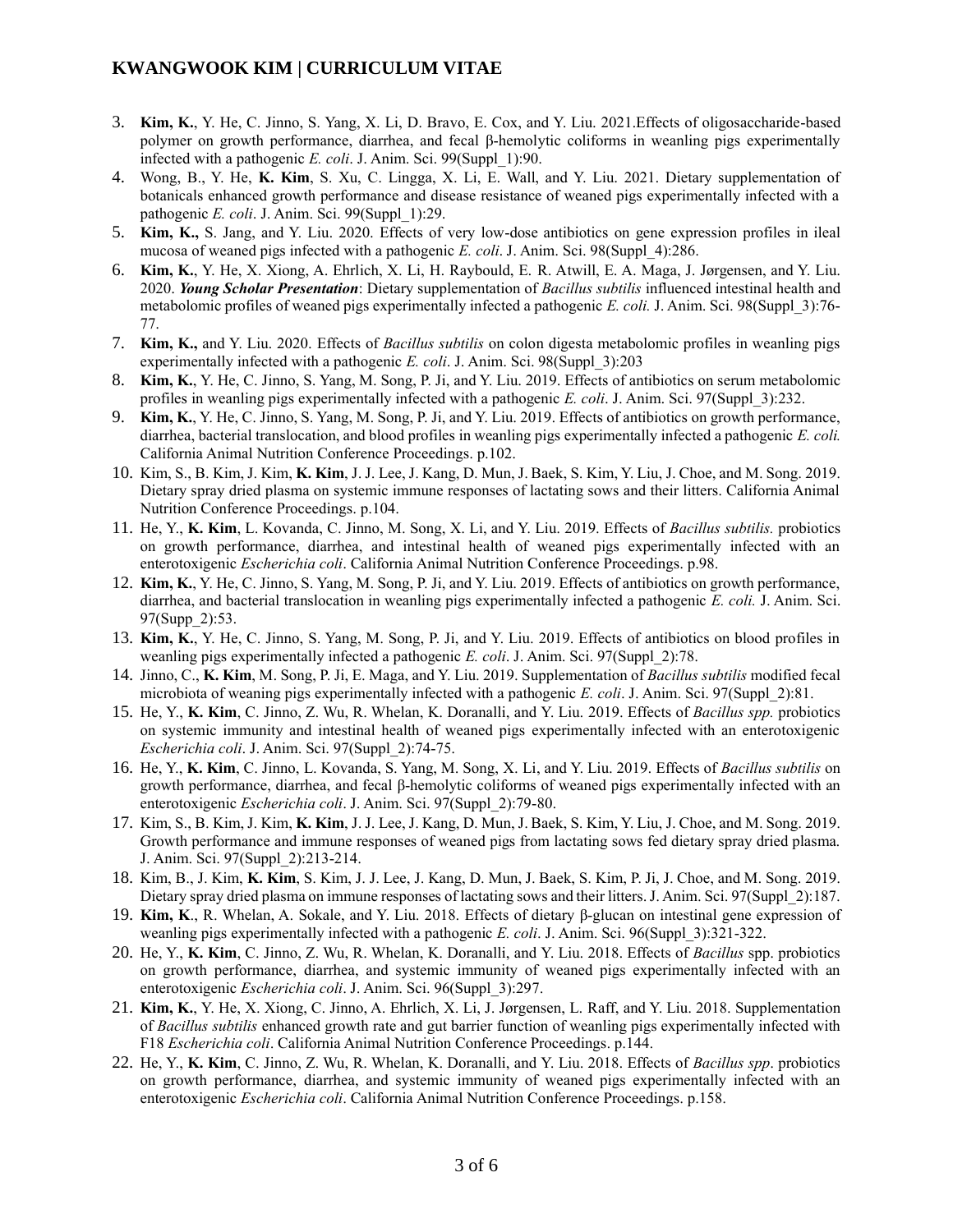- 23. **Kim, K.**, C. Jinno, A. Ehrich, X. Li, J. N. Joergensen, L. Raff, and Y. Liu. 2018. Effects of *Bacillus subtilis* on growth performance, diarrhea, and gut health of weanling pigs experimentally infected with F18 *Escherichia coli*. J. Anim. Sci. 96(Suppl\_2):68-69.
- 24. Doan, N., P. Ji, **K. Kim**, D. Bravo, and Y. Liu. 2018. Supplementation of organic and inorganic selenium on oxidative stress of weaned pigs<sup>1</sup>. Growth performance and immune responses. J. Anim. Sci. 96(Suppl\_2):146-147.
- 25. Doan, N., P. Ji, **K. Kim**, D. Bravo, and Y. Liu. 2018. Supplementation of organic and inorganic selenium on oxidative stress of weaned pigs<sup>2</sup>. Antioxidant capacity. J. Anim. Sci. 96(Suppl\_2):89.
- 26. **Kim, K.**, A. Ehrlich, V. Perng, J. Chase, H. Raybould, X. Li, E. R. Atwill, R. Whelan, A. Sokale, and Y. Liu. 2017. Effects of dietary β-glucan on growth performance, diarrhea, and gut permeability of weanling pigs experimentally infected with a pathogenic *Escherichia coli*. J. Anim. Sci. 95(Suppl\_4):34-35.
- 27. Ji, P., S. McClorry, B. Lönnerdal, C. Slupsky, **K. Kim**, and C. Jinno. Early-life iron supplementation alters whole body iron homeostasis, serum metabolites, and social novelty discrimination in pre-weanling pigs. The FASEB Journal 31(Supple\_1):436.7.
- 28. Jang, K., **K. Kim**, S. Kim, J. Kim, B. Kim, S. Park, J. J. Lee, J. H. Lee, S. W. Kim, and M. Song. 2017. Effects of dietary supplementation of β-mannanase on immune responses in nursery pigs. J. Anim. Sci. 95(Suppl\_4):32.
- 29. Kim, B., I. H. Park, J. Kim, S. Kim, J. J. Lee, **K. Kim**, K. Jang, S. Oh, S. Oh, Y. Kim, J. Y. Cho, S. H. Cho, and M. Song. 2017. Effects of dietary protease on gut microbiota of weaned pigs. J. Anim. Sci. 95(Suppl\_4):38.
- 30. Lee, J. J., J. Kim, B. Kim, S. Kim, **K. Kim**, J. Choe, Y. Kim, J. Park, I. H. Park, J. Y. Cho, and M. Song. 2017. Effects of carbohydrase on productive performance and white blood cells of lactating sows. J. Anim. Sci. 95(Suppl\_4):51-52.
- 31. **Kim, K.**, V. Perng, J. Chase, X. Li, E.R. Atwill, R. Whelan, A. Sokale, and Y. Liu. 2017. Effects of dietary βglucan on systemic immunity of weanling pigs experimentally infected with a pathogenic *E. coli*. California Animal Nutrition Conference Proceedings. p.282.
- 32. Kim, J., Y. Jang, S. Kim, W. Kim, K. Jang, **K. Kim**, B. Kim, S. Park, I. Park, Y. H. Kim, J. Seo, Y. Kim, S. Seo, and M. Song. 2015. Effects of palm kernel expellers on productive performance, nutrient digestibility, and white blood cells of lactating sows. J. Anim. Sci. 93(Suppl\_1):415.
- 33. Jang, Y., J. Kim, S. Kim, W. Kim, K. Jang, **K. Kim**, B. Kim, S. Park, I. Park, Y. H. Kim, J. Seo, Y. Kim, S. Seo, and M. Song. 2015. Effects of palm kernel expellers on growth performance, nutrient digestibility, and blood profiles of weaned pigs. J. Anim. Sci. 93(Suppl\_1):416.
- 34. Kim, S., Y. Jang, J. Kim, K. Jang, **K. Kim**, B. Kim, S. Park, I. Park, W. Kim, Y. H. Kim, J. C. Park, Y. Kim, S. Seo, and M. Song. 2015. Effects of palm kernel expellers on growth performance nutrient digestibility, carcass characteristics, and loin muscle quality of growing-finishing pigs. Proceedings of 2015 Annual Congress of KSAST. Page 59.
- 35. Bae. K., J. Goo, J. Kim, Y. Jang, S. Park, K. Jang, B. Kim, **K. Kim,** and M. Song. 2014. Effects of pathogenic *Escherichia coli* on diarrhea, growth performance, and blood profile of weaned pigs. Proceedings of 2014 Annual Congress of KSAST. Page 246.

## **AWARDS&HONORS**

#### *Awards*

- 1. **Stahly/Peo Outstanding Graduate Student in Swine Nutrition Award,** 2022 ASAS Annual Midwest Meeting, March 14-16, 2019, Omaha, Nebraska 2. Research Paper Award, 3rd place (Graduate Student Poster Competition: Ph.D. Division), 2020 ASAS-CSAS-WSASAS Virtual Annual Meeting and Trade Show, July19-23, 2020
- 3. **Animal Science Young Scholar Award (Invited speaker),** 2020 ADSA-ASAS Annual Midwest Meeting, Mar 2-4, 2020, Omaha, Nebraska
- 4. **Research Paper Award, 1 st place (Graduate Student Oral Competition: Ph.D. Divisions),** 2019 ADSA-ASAS Annual Midwest Meeting, March 11-13, 2019, Omaha, Nebraska
- 5. Research Paper Award, **1<sup>st</sup> place** (Poster Competition), 2018 California Animal Nutrition Conference, May 2-3, 2018, Fresno, California
- 6. **Research Paper Award, 3 rd place (Graduate Student Poster Competition: M.S. Division),** 2017 ASAS-CSAS Annual Meeting & Trade Show, July 8-12, 2017, Baltimore, Maryland
- 7. Research Paper Award, 2<sup>nd</sup> place (Poster Competition), 2017 California Animal Nutrition Conference, May 10-11, 2017, Fresno, California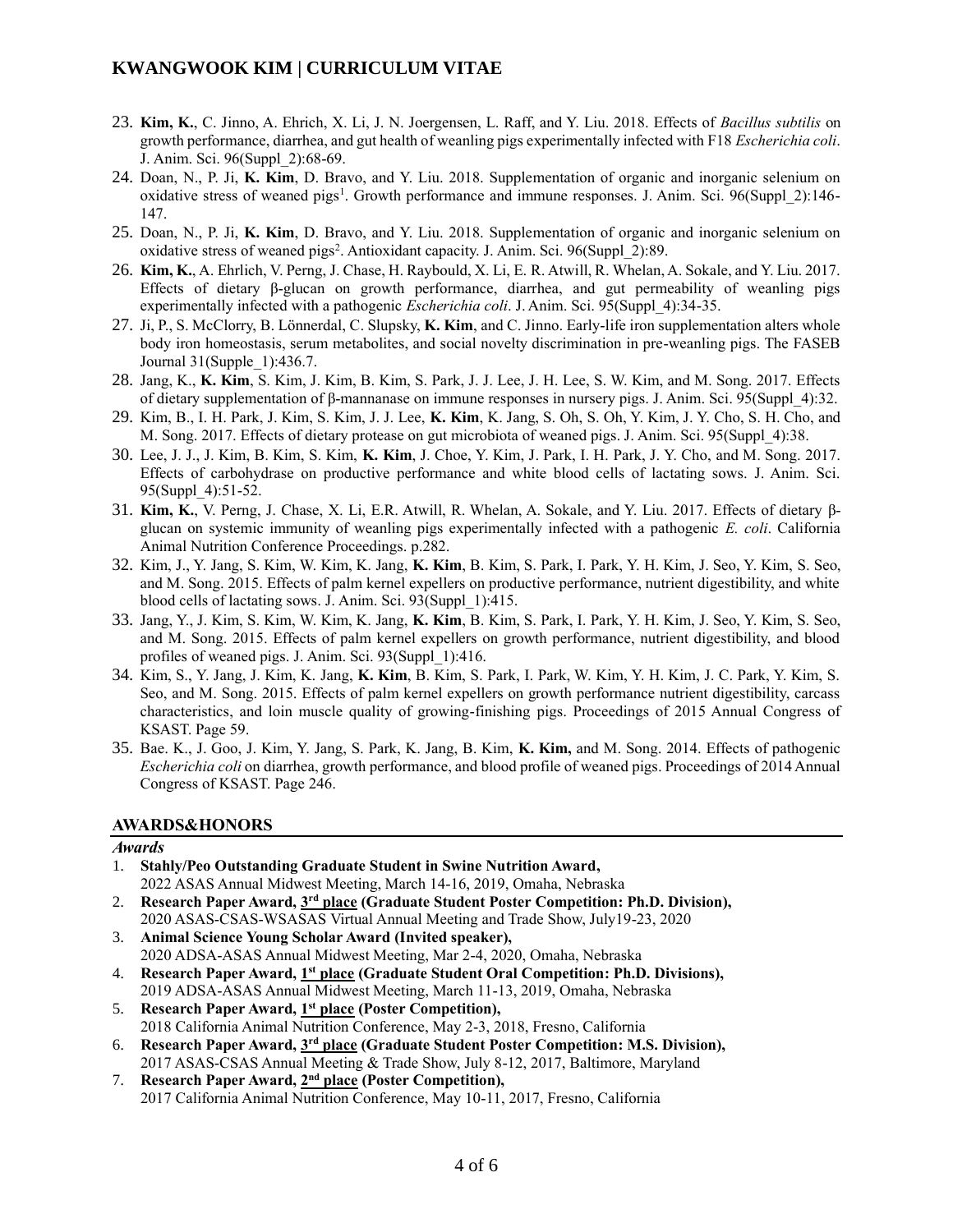| 8. Research Paper Award of Excellence (Poster Competition),                                            |
|--------------------------------------------------------------------------------------------------------|
| 2014 Annual Congress of Korean Society of Animal Sciences and Technology, Hongcheon, Republic of Korea |

## *Fellowships/Scholarships*

|           | T cuowships/Schouu ships                                                                    |              |
|-----------|---------------------------------------------------------------------------------------------|--------------|
|           | 1. California Animal Nutrition Conference Scholarship Winner (Invited speaker),             |              |
|           | 2021 California Animal Nutrition Conference, Sep 30-Oct 1, 2021, Sacramento, California     |              |
| 2.        | Korean Life Scientists in the Bay Area (KOLIS) Fellowship (Invited speaker),                |              |
|           | KOLIS Virtual Annual Conference, June 25-26, 2021                                           |              |
| 3.        | <b>Humphries Fellowship,</b>                                                                |              |
|           | Department of Animal Science, University of California, Davis, 2021                         |              |
| 4.        | <b>Graduate Student Travel Award,</b>                                                       |              |
|           | Animal Biology Graduate Group, University of California, Davis                              |              |
|           | 2021 American Society of Animal Science Midwest Virtual Meeting, March 8-11, 2021           |              |
| 5.        | Ursula K Abbott Animal Science Graduate Student Travel Award,                               |              |
|           | Department of Animal Science, University of California, Davis                               |              |
|           | 2020 ASAS-CSAS-WSASAS Annual Meeting & Trade Show, July 19-23, 2020, Virtual Meeting        |              |
|           | 2019 ASAS-CSAS Annual Meeting & Trade Show, July 8-11, Austin, Texas<br>$\bullet$           |              |
|           | 2019 ADSA/ASAS Midwestern meeting, March 11-13, 2019, Omaha, Nebraska<br>$\bullet$          |              |
|           | 2018 ASAS-CSAS Annual Meeting & Trade Show, July 8-12, 2018, Vancouver, Canada<br>$\bullet$ |              |
|           | • 2017 ASAS-CSAS Annual Meeting & Trade Show, July 8-12, 2017, Baltimore, Maryland          |              |
| 6.        | Henry A. Jastro Graduate Research Award,                                                    |              |
|           | Animal Biology Graduate Group, University of California, Davis, Fall 2019, 2020             |              |
| 7.        | <b>McOmie Fellowship Award,</b>                                                             |              |
|           | Department of Animal Science, University of California, Davis, Fall 2019                    |              |
| 8.        | Animal Biology Graduate Program Fellowship Award,                                           |              |
|           | Animal Biology Graduate Group, University of California, Davis,                             |              |
|           | 2017, 2018, 2019, and 2020 Academic Year                                                    |              |
|           | 9. Rosenberg GSR Award,                                                                     |              |
|           | Department of Animal Science, University of California, Davis, 2017                         |              |
|           | 10. The Honor Student (Full Remission of Tuition Fees),                                     |              |
|           | Department of Animal Science & Biotechnology, Chungnam National University,                 |              |
|           | Daejeon, Republic of Korea, 2009, 2012, 2013, and 2014 Academic Year                        |              |
|           | <b>TEACHING EXPERIENCE</b>                                                                  |              |
|           |                                                                                             |              |
|           | <b>Guest Lecture,</b>                                                                       |              |
| $\bullet$ | Animal Biochemistry & Metabolism (483 undergrads),                                          | Feb 2020     |
|           | Department of Animal Science, University of California, Davis, CA                           |              |
|           | -Review of endocrine disorders associated with environmental toxicants                      |              |
|           | and possible involved mechanisms                                                            |              |
| $\bullet$ | Gyeongnam National University of Science and Technology (25 grads)                          | Aug 2018     |
| $\bullet$ | Chungnam National University, Republic of Korea (15 grads)                                  | Aug 2018     |
|           | -Algae-derived $\beta$ -glucan on gut health and immune responses in weaned pigs            |              |
|           | <b>Teaching Assistant,</b>                                                                  |              |
|           | Department of Animal Science, University of California, Davis, CA                           |              |
| $\bullet$ | Animal Nutrition Laboratory (ANS 134)                                                       | Mar-Jun 2021 |
| $\bullet$ | Animal Nutrition Laboratory (ANS 134)                                                       | Jan-Mar 2021 |
| $\bullet$ | Intro to Animal Science 002 (ANS 002)                                                       | Mar-Jun 2020 |
| $\bullet$ | Animal Biochemistry & Metabolism (ABI 103)                                                  | Jan-Mar 2020 |
| $\bullet$ | Animal Nutrition Laboratory (ANS 134)                                                       | Jan-Mar 2020 |
| $\bullet$ | Domestic Animal Prod Laboratory (ANS 41L)                                                   | Jan-Mar 2019 |
| ٠         |                                                                                             | Jan-Mar 2019 |
| ٠         | Animal Nutrition Laboratory (ANS 134)<br>Intro to Animal Science 002 (ANS 002)              | Mar-Jun 2018 |
| $\bullet$ | Animal Nutrition Laboratory (ANS 134)                                                       | Jan-Mar 2018 |
|           |                                                                                             | Mar-Jun 2017 |
| ٠         | Intro to Animal Science 002 (ANS 002)                                                       |              |